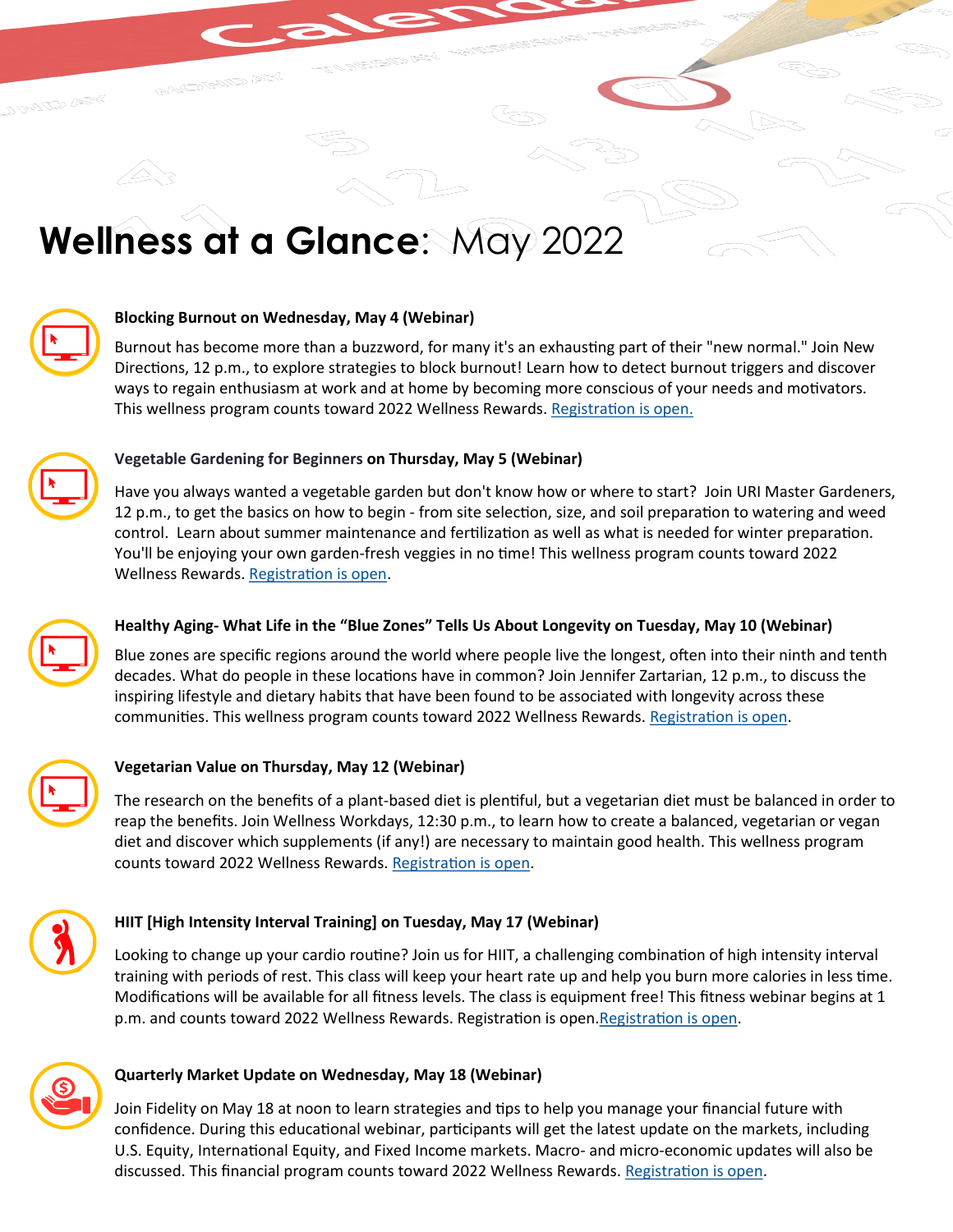

## **Stop the Bleed on Thursday, May 19 (Webinar)**

Stop the Bleed is a national awareness campaign and call-to-action. Join Brown's Department of Public Safety, 12 p.m., for Stop the Bleed, a program intended to cultivate grassroots efforts that encourage bystanders to become trained, equipped, and empowered to help in a bleeding emergency before professional help arrives. A life threatening bleed can take someone's life within minutes. Learn basic bleeding control techniques and be empowered to save a life until first responders arrive. This wellness program counts toward 2022 Wellness Rewards. [Registration is open.](https://www.brown.edu/about/administration/human-resources/benefits/worklifewellness/wellness/onsite-programs)



## **Thriving with Nature on Tuesday, May 24 (Webinar)**

Join Blue Cross Blue Shield Rhode Island to discover how spending time in nature can reduce feelings of anger, fear and stress. Nature doesn't just make us feel better; it can improve our physical and mental health. This wellness webinar begins at 12 p.m. and counts toward 2022 Wellness Rewards. [Registration is](https://www.brown.edu/about/administration/human-resources/benefits/worklifewellness/wellness/onsite-programs)  [open.](https://www.brown.edu/about/administration/human-resources/benefits/worklifewellness/wellness/onsite-programs)



### **Cook This, Not That on Wednesday, May 25 (Webinar)**

Cooking at home can be a fun, budget-friendly and delicious way to nourish your body and connect with family. But do your home-cooked meals need a nutrition makeover? Join Wellness Workdays, 12 p.m., to learn how to choose a healthy recipe, make ingredient swaps, and turn your favorite meals into the healthiest version they can be. This wellness webinar counts toward 2022 Wellness Rewards. [Registration is](https://www.brown.edu/about/administration/human-resources/benefits/worklifewellness/wellness/onsite-programs)  [open.](https://www.brown.edu/about/administration/human-resources/benefits/worklifewellness/wellness/onsite-programs) 



## **Special Announcements:**

## **May Promoted Healthy Habit Challenge**

The *Be Kind Challenge* happens May 9-15 in [the portal.](https://www.brown.edu/about/administration/human-resources/benefits/worklifewellness/wellness/wellness-portal) Did you perform an act of kindness today? Remember, successfully participating in the challenge for 5 of the 7 days is worth \$10 toward 2022 Wellness Rewards (maximum \$50 per calendar year for this task).

## **FINISH STRONG: Pacific Crest Trail**

Are you participating in the Destination Challenge: Pacific Crest Trail? The challenge end date is fast approaching; so get out there and get walking! [Learn More.](https://www.brown.edu/about/administration/human-resources/worklife-brown/wellness/walk-health) Challenge End Date: Sunday, May 1, 2022